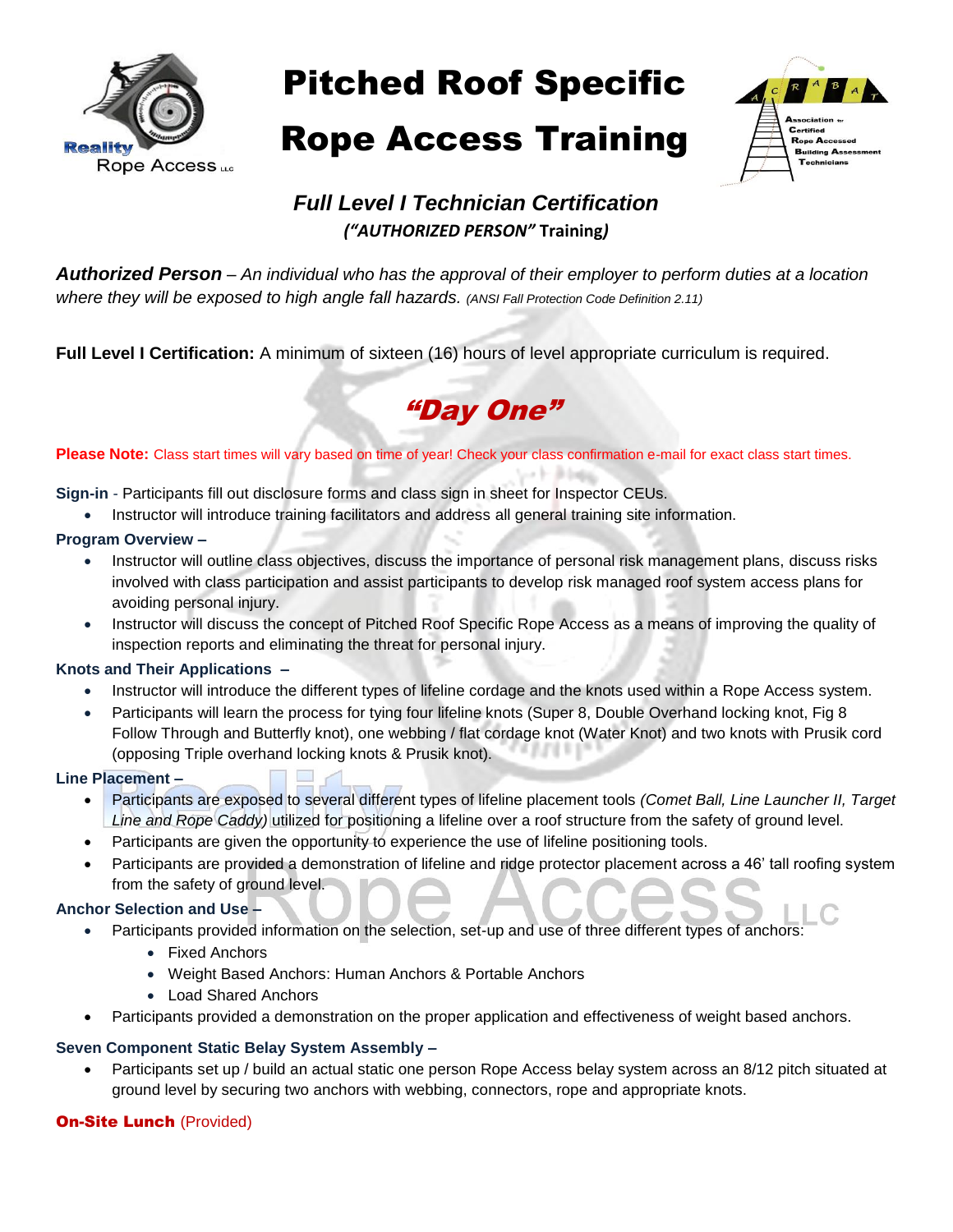#### **Body Harness Selection and Application –**

- Instructor will assist participants with the understanding of how to properly identify, select and apply a full body harness system.
- Participants provided instruction and led through a series of exercises for the purpose of understanding of the components of the Petzl "Aveo Croll Fast" body harness.
- Participants provided instruction and led through a series of exercises for the purpose of understanding the belay devices attached to their harness which include 4 two-stage connectors, 2 ascenders (Petzl "Croll" & Petzl "Jumar") 1 descender (Petzl "Rig") and 1 fall arrestor (6.5mm prusik cord). *NOTE: No participant will be allowed to move from the classroom to the climbing structures until they have*

*completed a harness inspection with instructor.*

#### **Low Level Belay Training –**

- Participants provided instruction and led through a series of exercises for the purpose of understanding and experiencing the physical aspects of a pitched roof specific Rope Access system (ascending, slope to slope belay transfers, descending).
- Participants provided instruction and led through a series of exercises for the purpose of understanding how to ascend with a descender and descend with an ascender.
- Participants familiarize themselves with lifeline assisted roof inspection process, build confidence in personal abilities to use equipment and demonstrate that they are ready to proceed to steeper and higher sloped surfaces that round out the remainder of the training program.  $-1 - 3 + 1$

*NOTE: No participant will be allowed to progress to the next greater increment of pitch or height before they have demonstrated competence at this level.* 

#### **Aggressive Pitch Access –**

- Participants led through a series of progressively pitched climbs on intermediate to aggressive multi-pitched roofing systems (9/12, 10/12, 14/12 & 21/12).
- Participants provided the opportunity to comprehend the proper application and use of Rope Access equipment (lifeline, body harness ascenders, descender and fall arrestor) while accessing multi-pitched roofing systems.

#### **Self Rescue Training –**

- Instructor led discussion on suspension related trauma and the most common roof inspection specific scenarios requiring self-rescue.
- Participants are provided instruction on how to avoid situations requiring self-rescue.
- Instructor demonstration on how to employ safe and effective self-rescue techniques in the event of a lifeline process error or incident. fe sunt a se Vi
- Participants provided the opportunity to complete their own self-rescue from true vertical suspension.

**Sign Out**

# **Day Two"** CCSS LLC

#### **Voluntary Day One Review** –

 Class instructors allow those participants in need of additional assistance the ability to arrive at training site 30 minutes early to review and / or rehearse material covered on day one of training.

**Written Test, Scoring & Instructor Led Discussion –** Participants complete written exam, tests are scored and correct answers revealed and discussed.

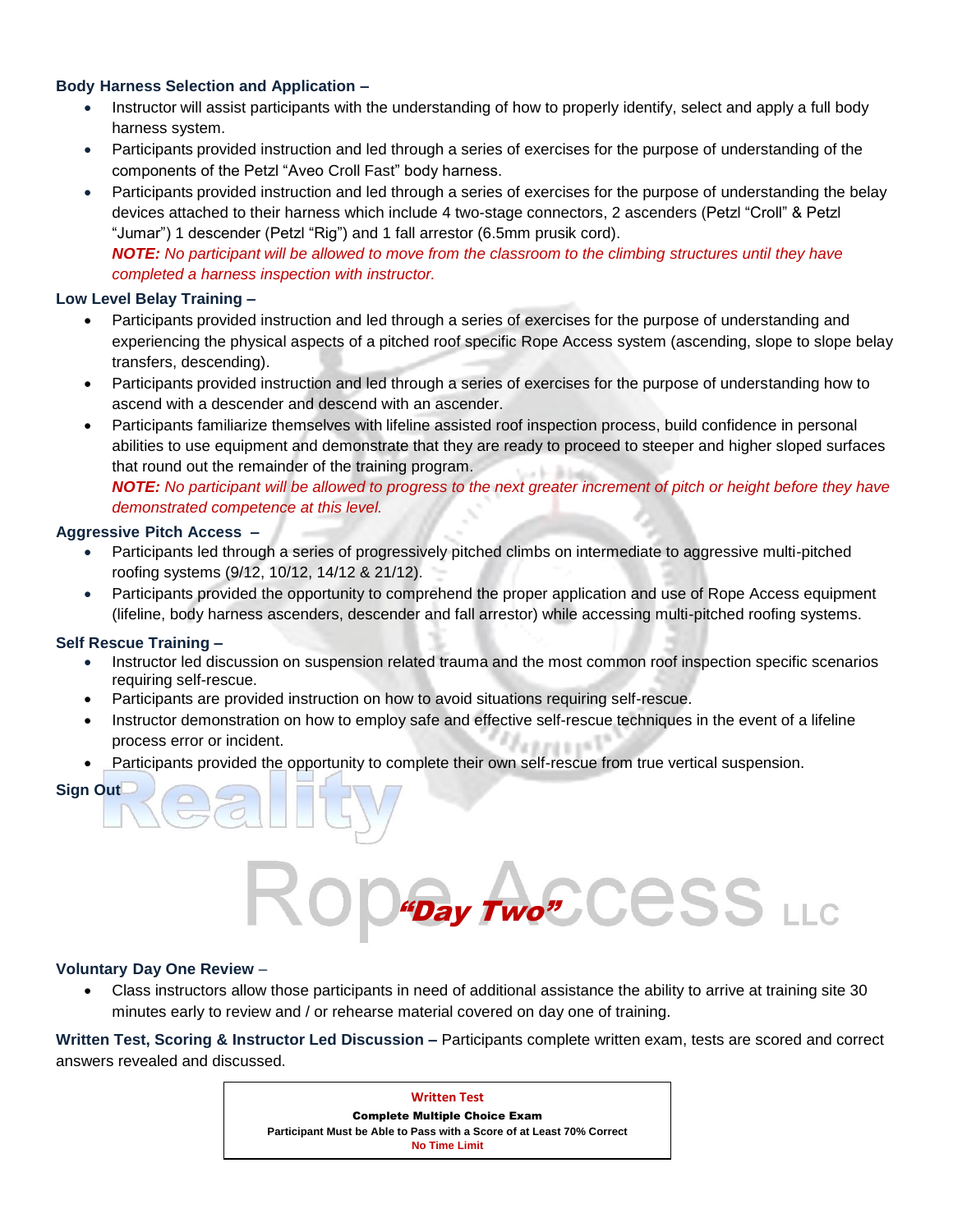#### **Pitched Roof Specific Ladder Training –**

- Information provided on roof access specific ladder selection, set-up and use.
- Considerations for ladder working load limits and ladder retirement.
- The incorporation of ladder stabilizing products to create a roof access specific ladder.

#### **Pivot Line Training –**

Participants provided training on the proper set-up and use of a Pivot Line to access hip end slopes.

**Skills Testing -** Participants are required to complete the following skills tests:

#### Harness Selection and Application Review & Skills Testing

 Participants will be provided a review on how to properly select and apply a full body harness system and then as one group required to get into their harnesses without any further assistance from class instructors. This skills test will be complete when all participants have completed the assignment with 100% accuracy based on harness manufacturer's recommendations.



#### Knot Tying Instruction and Review & Skills Testing

 Individual testing event where participants will receive a complete review of all six class knots and then will be required to re-produce knots on their own with 100% accuracy.



#### Lifeline Placement Skills Testing

 Participants must demonstrate the ability to utilize line placement tools to set a lifeline over a two and a half story roof structure.



 All Participants will be provided a review on static belay system set-up and use procedure and then required to build a complete static lifeline consisting of two anchors, two sets of anchor webbing, four three stage carabiners and one low elongation rope.



**On-Site Lunch (Provided)**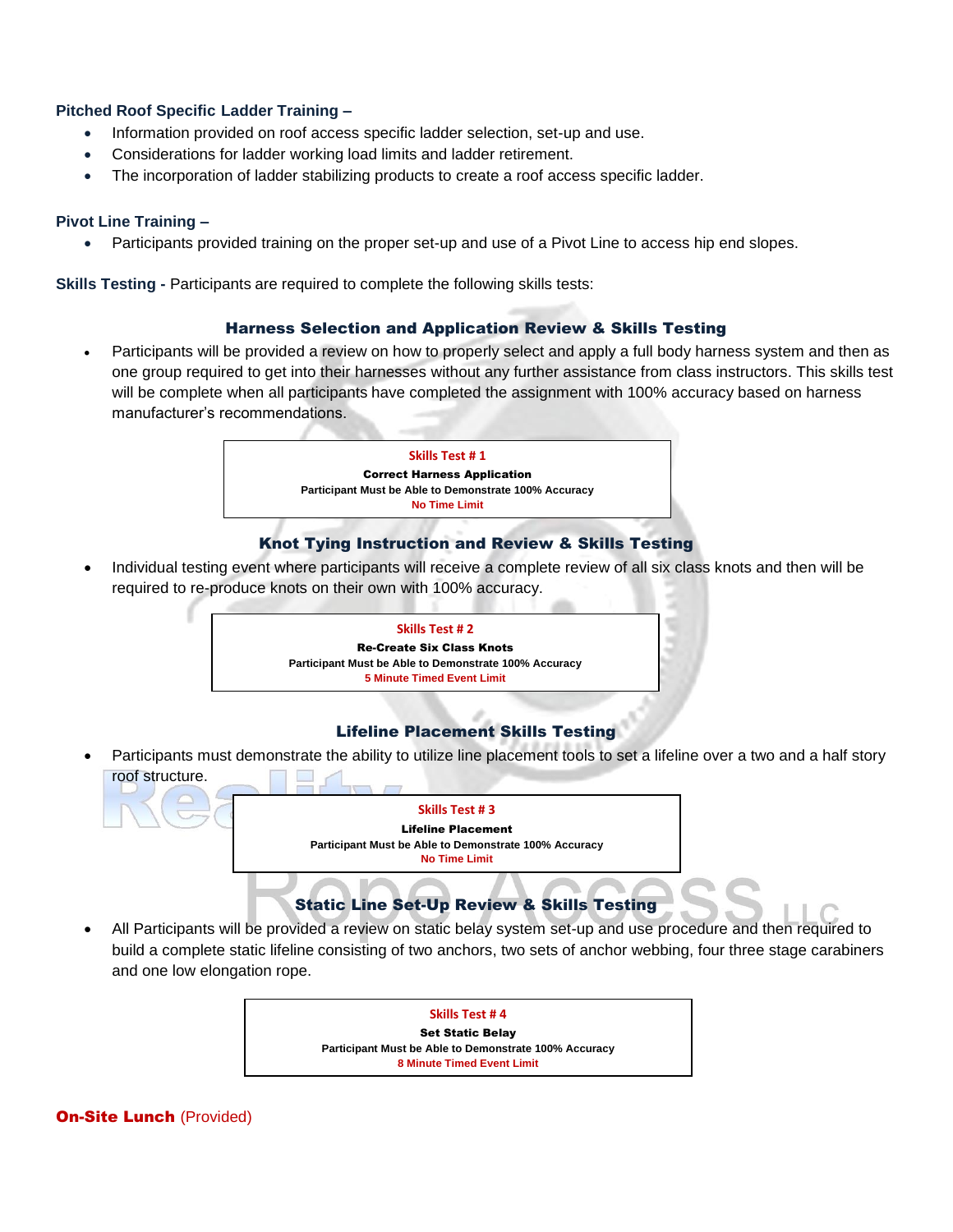#### **Skills Testing Continues** –

#### Ladder Use & High Static Belay Skills Testing

 Participants must demonstrate the ability to correctly utilize extension ladders and a full static belay system to access and inspect a two and a half story (10/12 & 12/12) roof structure.



#### Pivot Line Review & Skills Testing

 All participants will be provided a review on pivot line / secondary lifeline set-up and use procedure and then required to correctly assemble and use a pivot line to access an 11/12 pitched hip end slope that is perpendicular to a primary lifeline.



#### Self-Rescue Instruction, Demonstration & Skills Testing

- Instructor led discussion on suspension related trauma and the most common roof inspection specific scenarios requiring self-rescue.
- Participants are provided instruction on how to avoid situations requiring self-rescue.
- Instructor demonstration on how to employ safe and effective self-rescue techniques in the event of a lifeline process error or incident.
- Participants must demonstrate rational thought / critical use techniques required to complete their own self-rescue from true vertical suspension.



#### **Course Evaluations and Sign Out.**

*Participants who successfully complete program lessons, practical skills testing and written testing will be provided certificates that document full Level I Technician certification within five business days of class completion.*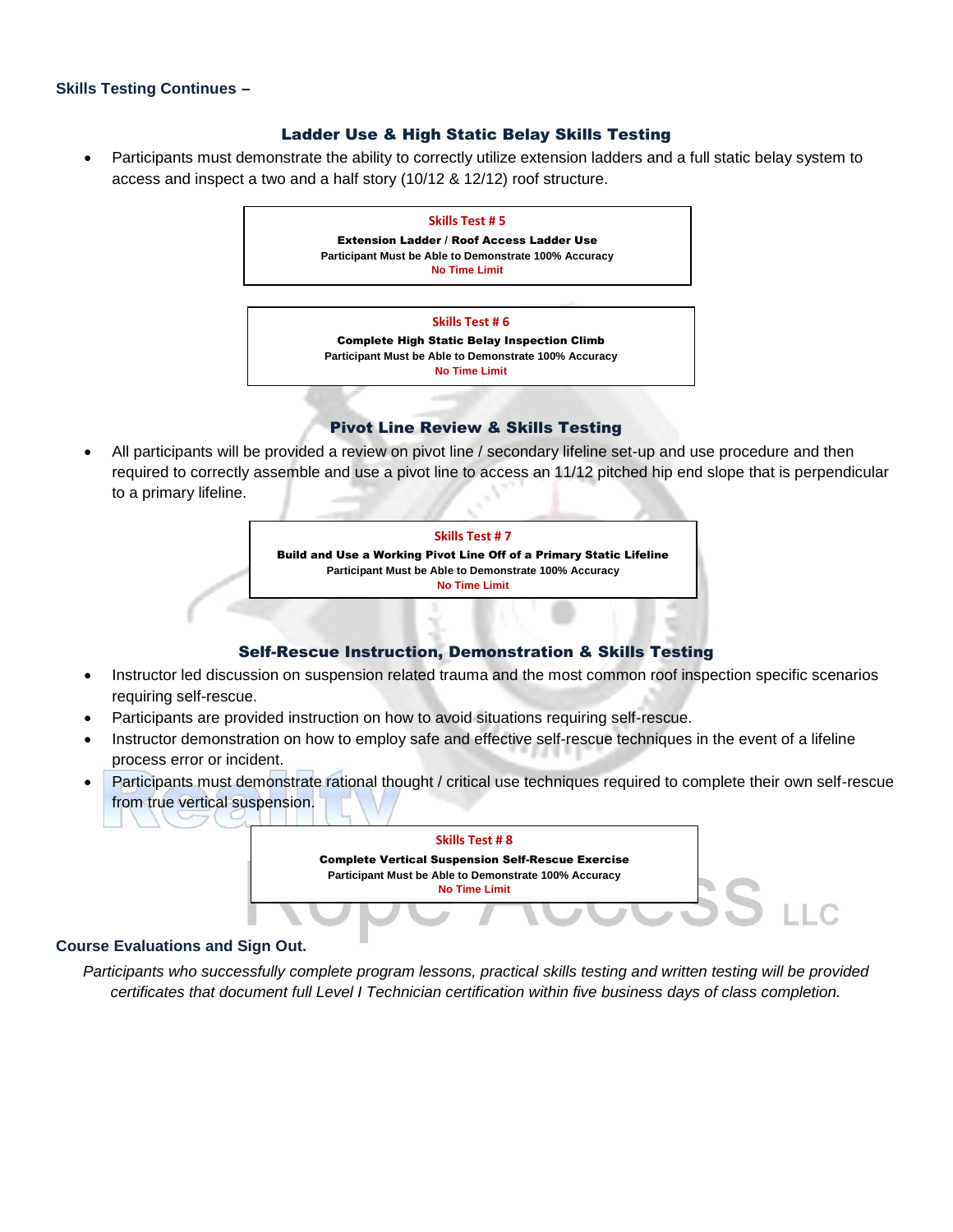# **Duties of The Roof Specific Rope Access Worker**

## **(Level I / Authorized Person):**

*(As defined by ACRABAT's "Roof Inspection Specific Rope Access Standards")*

The Level I Roof Specific Rope Access Worker *SHALL* have the appropriate qualifications and training for completing rope access roof inspections.

The Level I Roof Specific Rope Access Worker should work under the direction and supervision of a Level II Rope Access Supervisor.

The Level I Roof Specific Rope Access Worker *SHALL* have a working understanding of employer's applicable policy and procedure.

The Level I Roof Specific Rope Access Worker *SHALL* either be provided and maintain or possess and maintain the minimum amount of rope access equipment required to safely and effectively complete a rope accessed roof inspection that include:

Rope placement tools capable of positioning a *LIFELINE* to a minimum height of a two and a half story structure for residential use and six stories for commercial use from the safety of ground level.

A minimum of 200ft of *PRIMARY LIFELINE* rated rope compatible with the belay device components for its intended use.

A minimum of 50ft of *SECONDARY LIFELINE / PIVOT LINE* rated rope compatible with the belay device components for its intended use.

A minimum of two sets of anchor cordage at least twelve feet (12ft) in length.

A *BODY HARNESS* that meets *UIAA*, *NFPA*, *ANSI*, *ASTM*, or *EN* standards and have a *TENSILE STRENGTH* of at least 5000 lbf / 22.2 kN.

A minimum of (6) belay component compatible *CONNECTORS* (two stage or greater) with a 5000 lbf / 22 kN *TENSILE STRENGTH* rating along the major axis with gate closed and locked.

A ridge cap and rope protecting device that can be put in place from ground level at the same time *PRIMARY LIFELINE* is put into place to prevent damage to rope access equipment and roofing system.

A primary *BELAY DEVICE* capable of hands-free use and compatible with intended rope access components as specified by manufacturer.

A secondary *BELAY DEVICE* capable protecting worker during a fall forward (over the ridge cap of initial slope ascent) or backwards (below the ridge cap of initial slope ascent) during a slope to slope transition.

Single story and multi-story extension ladders in a state of safe functioning / working order as specified by manufacturer.

The Level I Roof Specific Rope Access Worker *SHALL* utilize personal protective equipment as designated by the Rope Access Supervisor.

The Level I Roof Specific Rope Access Worker *SHALL* work with Level II Rope Access Supervisor to create a *JOB HAZARD ANALYSIS* that will include the following:

Site specific location and contact information.

Rope Access Supervisor / Level II Competent Person contact information.